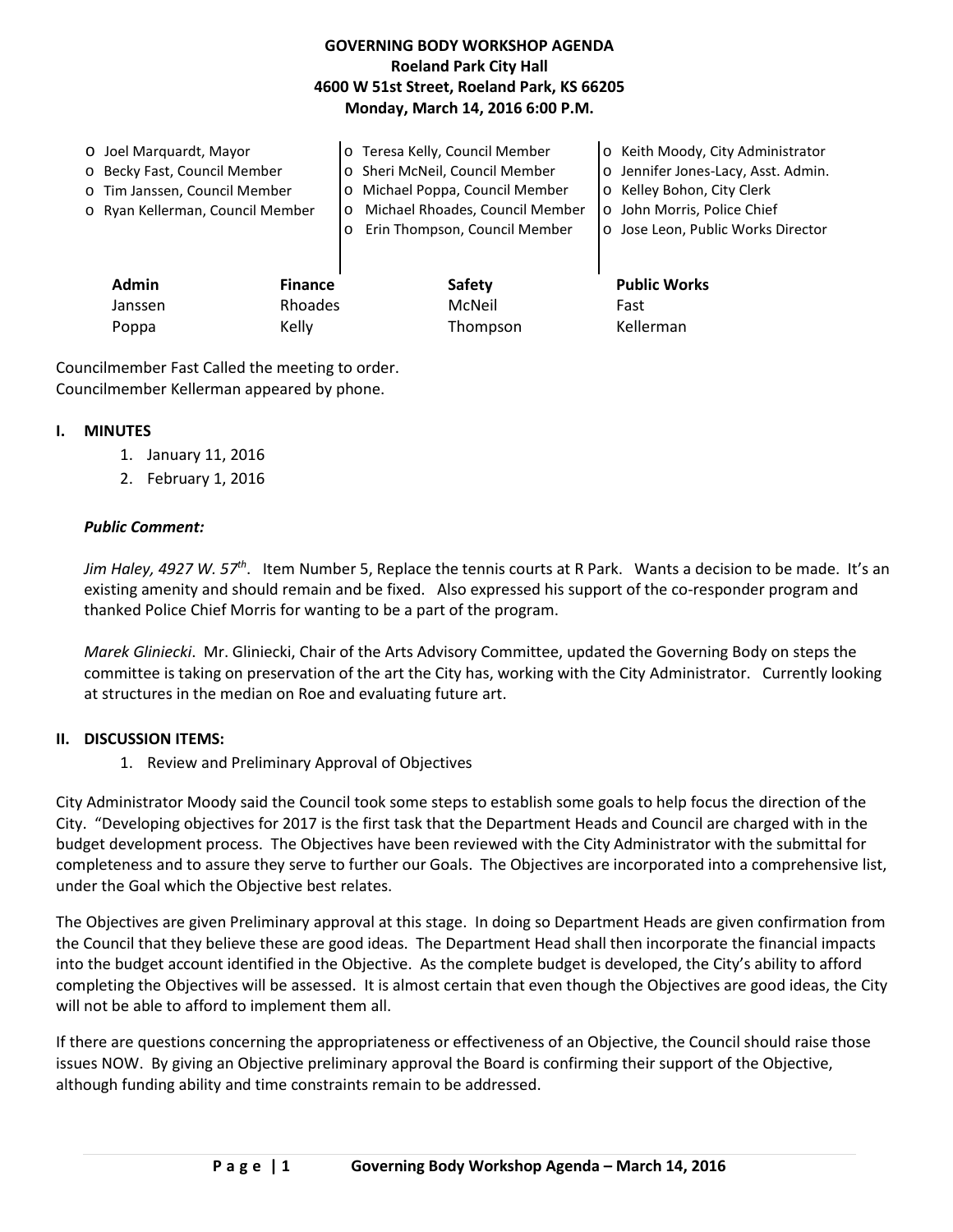An Objective may list options, the Council may leave the options as presented and decide later on which they wish to pursue or list only one option they wish to pursue in the Objective. Staff will be in attendance to answer questions about Objectives.

Again, the ability of the City to afford completing the Objectives will be assessed as the budget revenues and expenditures are pulled together over the next month. Objectives will more than likely need to be prioritized and some eliminated due to financial constraints."

City Administrator Moody asked for agreement from the Governing Body that this is a list of good ideas that supports the goals of the City while the ability to fund them has yet to be determined. He said he will be asking for preliminary approval on the items or whether they should be dropped.

**A. Enhance Communication and Engagement with the Community** – by expanding opportunities to inform and engage citizens in an open and participatory manner.

## **1. Deter and Reduce Crime Through the "Community Policing Philosophy."**

There is no cost associated with this program, but has an anticipated completed implementation date of September 1, 2017, and will be an ongoing program.

Mayor Marquardt inquired about the lack of cost and Chief Morris said there is no cost associated as this program is to improve on the type of service currently in place.

CMBR Kelly inquired whether the policing program is similar to community policing in KCK. Chief Morris said their policing is governed by a different department, but Roeland Park will incorporate part of their philosophy. CMBR Kelly said that will be a good complement to what they already do.

The Council agreed to leave this objective in.

# **2. Complete a Citizen Satisfaction Survey Every Other Year.**

The annual cost for the ETC Direction Finder Survey is \$7,500 which represents the \$15,000 cost of the survey over a two-year period. City Administrator Moody said one of the advantages of having a company that specializes in citizen surveys is the ability to compare the City's results to benchmarks of other cities, adding that many Kansas City Metro cities use ETC.

CMBR Fast asked about the possibility of spreading the \$15,000 out even further as she didn't feel there was much change policy-wise in two years that would necessitate a survey every two years. She suggested a spread of three or four-years.

City Administrator Moody said one of the downsides of drawing out the survey period is it places limits on the ability to ask specific questions currently facing the city.

CMBR Rhoades and CMBR Poppa also supported extending the time between surveys.

City Administrator Moody suggested changing the language to complete the citizen satisfaction survey in 2017, then look at the opportunity to complete the survey every two or three years thereafter. There was agreement to support that change.

## **3. Develop a Networking Opportunity for the Roeland Park Business Community.**

This program has a \$2,500 cost associated with it. The objective was submitted by CMBR Thompson and the Economic Development Committee is the responsible party for the program.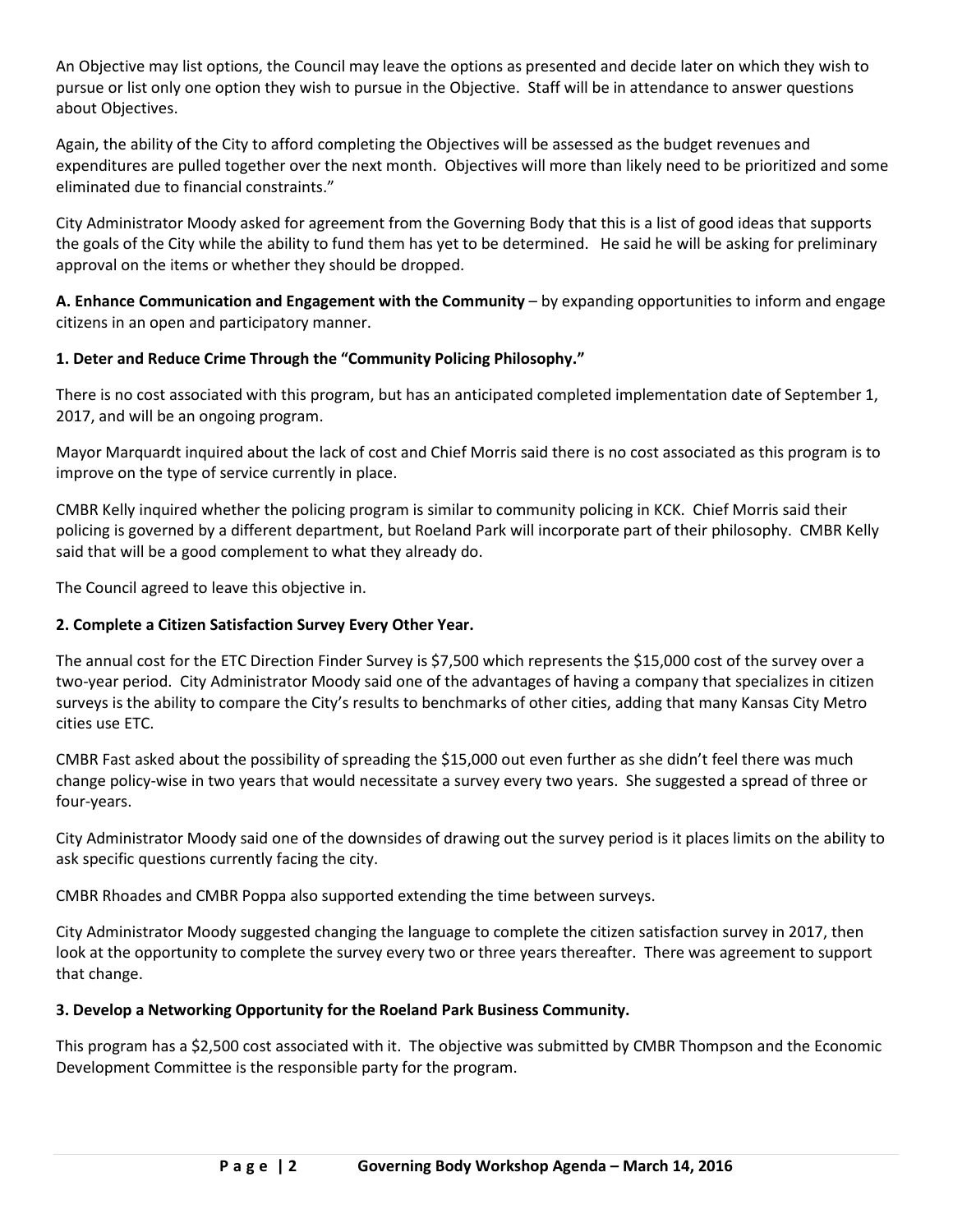CMBR McNeil said the City has reached out to businesses in the past and asked they plan to bring more interest. CMBR Thompson say the EDC would like to reach out more to individual entrepreneurs and home-based businesses to create a local network that would build on itself.

CMBR McNeil asked about the amount budgeted. CMBR Thompson has estimated \$100 for food, marketing and promotion of the monthly events.

CMBR Rhoades felt this was a great idea and recommended seeking out sponsors to help bring down the cost.

CMBR Kelly also agreed this is a great idea. She was previously involved with the EDC and the meetings were always well attended. She would also welcome the opportunity to help with that. She added the need for a better list of home-based businesses.

Mayor Marquardt expressed his support, but noted previous attendance wasn't consistent. He suggested future discussions could include something that would be a draw into the meetings to encourage attendance.

#### **B. Improve Community Assets**

## **1. Invest in Street Maintenance**

This is an ongoing objective based upon information provided by Shafer, Kline & Warren to keep the "good" streets in good condition and bringing the "fair" streets up to good condition. The Public Works Director will provide the oversight of this project with a projected cost of \$325,000 annually.

CMBR McNeil inquired about general obligation bond funding. City Administrator Moody said maintenance should not be funded utilizing GO bonds, but would be better for the reconstruction of "poor" condition rated streets.

There was Council discussion of ways to fund street improvements. There was an agreement that this is a good objective, but a discussion will need to be held to determine exactly how to fund the street maintenance program.

#### **2. Issue \$2 million in General Obligation bonds every three years.**

City Administrator Moody said the CIP reflects projects that the City is planning over the next five years and will be funded in part with General Obligation Bonds.

CMBR Fast said she would like to discuss this at a time when they work on the CIP and are able to have a more detailed discussion.

CMBR Kelly agreed with CMBR Fast and felt they could agree this is a good idea at this point. The Finance Committee will be meeting to discuss this and they will be better prepared to come with more details and a better roadmap for a larger discussion.

#### **3. Find a new location for Public Works**

City Administrator Moody said that to fully develop the Old Pool site, Public Works must be moved to a new location. The estimated cost (\$1,000,000) is anticipated to be covered primarily by proceeds derived from the sale of the Old Pool site and/or the sale of the NE corner of Roe and Johnson Drive with the balance covered by TIF or Bond proceeds. TIF funds are also available to help pay for a public building. They were conservative in their estimates that part would come from TIF and part from bond proceeds, but the majority would come from the revenue from the sale of the lots. City Administrator Moody also said there is a time limit on the use of the TIF funds or they will be lost.

Mayor Marquardt said the development of this site is important as it is one of the most highly visible sites and planning for the move is a good idea.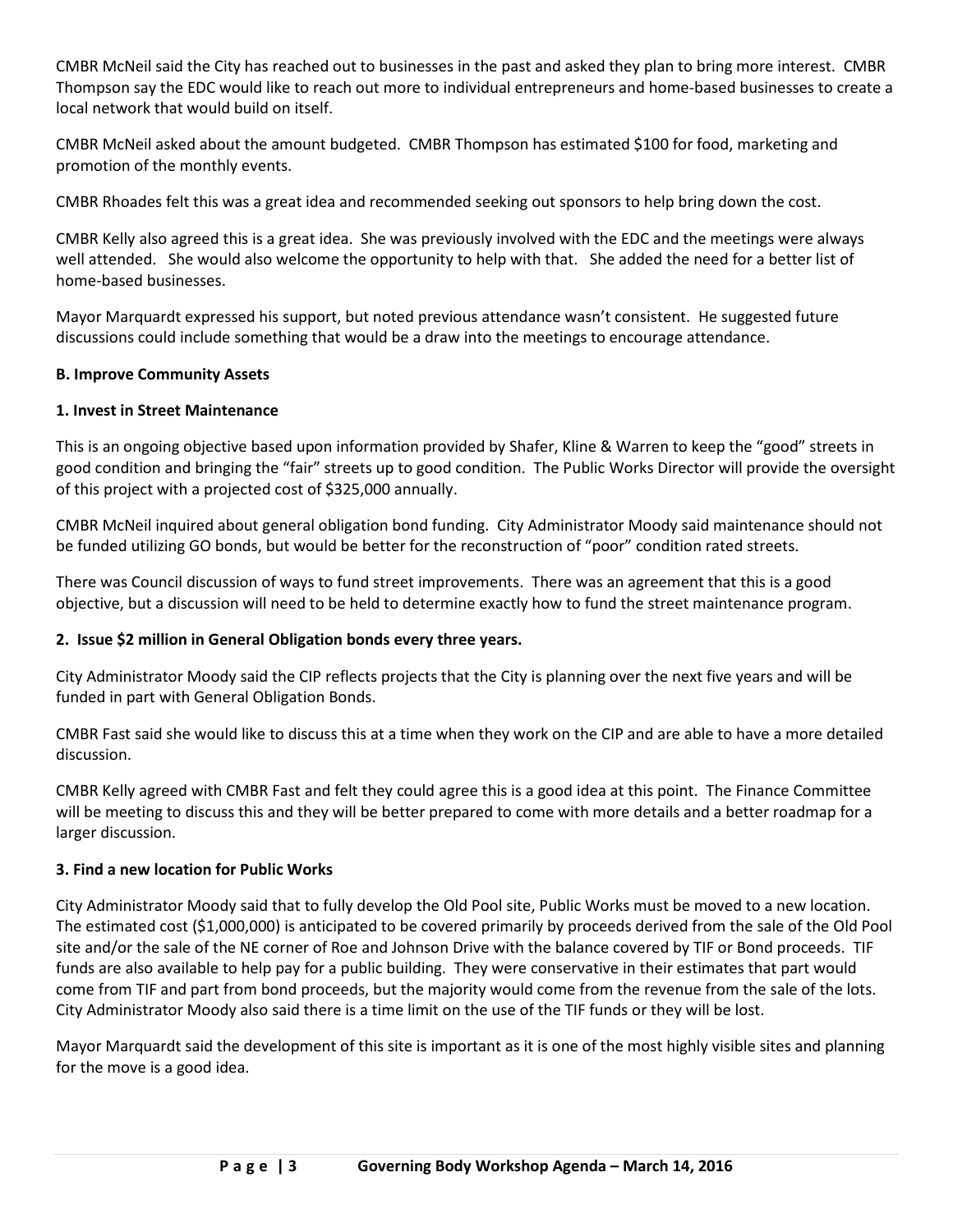CMBR Poppa asked when they would hear back from CBC. CMBR Thompson said they will get in touch the first Wednesday of April where they will brief the ad hoc committee and should then come to a Workshop for further discussion. CMBR Poppa said the objective should be left in until that time.

City Administrator Moody said the money needs to be spent by the February 2018 deadline and there are different concepts being considered. The question is whether to spend the money on grading, but there is a risk that the grading might not suit the interested party and dirt would need to be moved again which further challenges the redevelopment of the site. It could also be discussed whether it is possible to relocate the Public Works building and not do the regrading.

CMBR Janssen questioned the use of TIF funds for a new building. City Administrator Moody said the funds can be used to purchase or construct a public building even outside the TIF district, but they cannot be used to subsidize a private building. CMBR Thompson added the funds can be used only if it improves the TIF district. City Administrator Moody said that Public Works serves the entire City, including the TIF district.

CMBR Fast felt this would be better discussed after getting the development report. There was agreement to leave this item on to discuss at a later time.

# **4. Repair/Removal/Replacement of Public Art**

CMBR Fast said there is art in the City that need to be moved or repaired and some are broken. She thought it was time to start looking at this since Roe will be redone in 2020.

CMBR Rhoades asked Mr. Gliniecki about the status of the inventory of art in the City. Mr. Gliniecki said the Arts Committee is in the process of evaluating all pieces in the City to determine what needs to be fixed, what needs conservation work and whether or not a piece is worth keeping. They will also be looking into conservation costs. He said they are a small committee and believed it will take about a year to evaluate all the pieces.

CMBR Kelly said she supports investing in the public art. With the upcoming road projects this evaluation will be important and felt a five-year plan should be created that would include recommended relocations of pieces as well as a plan for art acquisitions. Mr. Gliniecki said in the past there had been no budget for art purchases, but now they have one and the committee appreciates it.

CMBR Poppa as if TIF proceeds could be used for maintenance if art within the district. Mayor Marquardt said it was his understanding funds can be uses for such a thing if it improves the area.

City Administrator Moody asked what the criteria is for determining if a piece has reached the end of its useful life. Mr. Gliniecki said some pieces have deteriorated and needed to be removed. He addressed specific pieces and noted that the committee is making a determination whether they need to be moved or conserved.

Council agreed to keep this item on the list.

# **5. Replace Tennis Courts at R Park**

CMBR Kelly said she saw at the community forum a plan reworking the court by making it just one and changing the direction. She would support researching what it would take to get the court usable again and use the additional space to add other things in R Park.

CMBR Rhoades said he would like to see a real number on the changes and find out if it is possible to resurface it. Public Works Director Leon said they received an estimate for \$150,000 from McConnell & Associates to reconstruct the court. They recently reconstructed the tennis courts in Prairie Village.

City Administrator Moody said he has met with Mr. Leon and they discussed partnering with another agency to get some of those funds. They were also researching the possibility of whether Public Works could do the court. Currently R Park debt is being paid for with a debt service through a mill levy. To continue doing that, they will need to work out a debt arrangement to pay for the tennis court and then keep the mill levy to pay off the debt on the tennis court.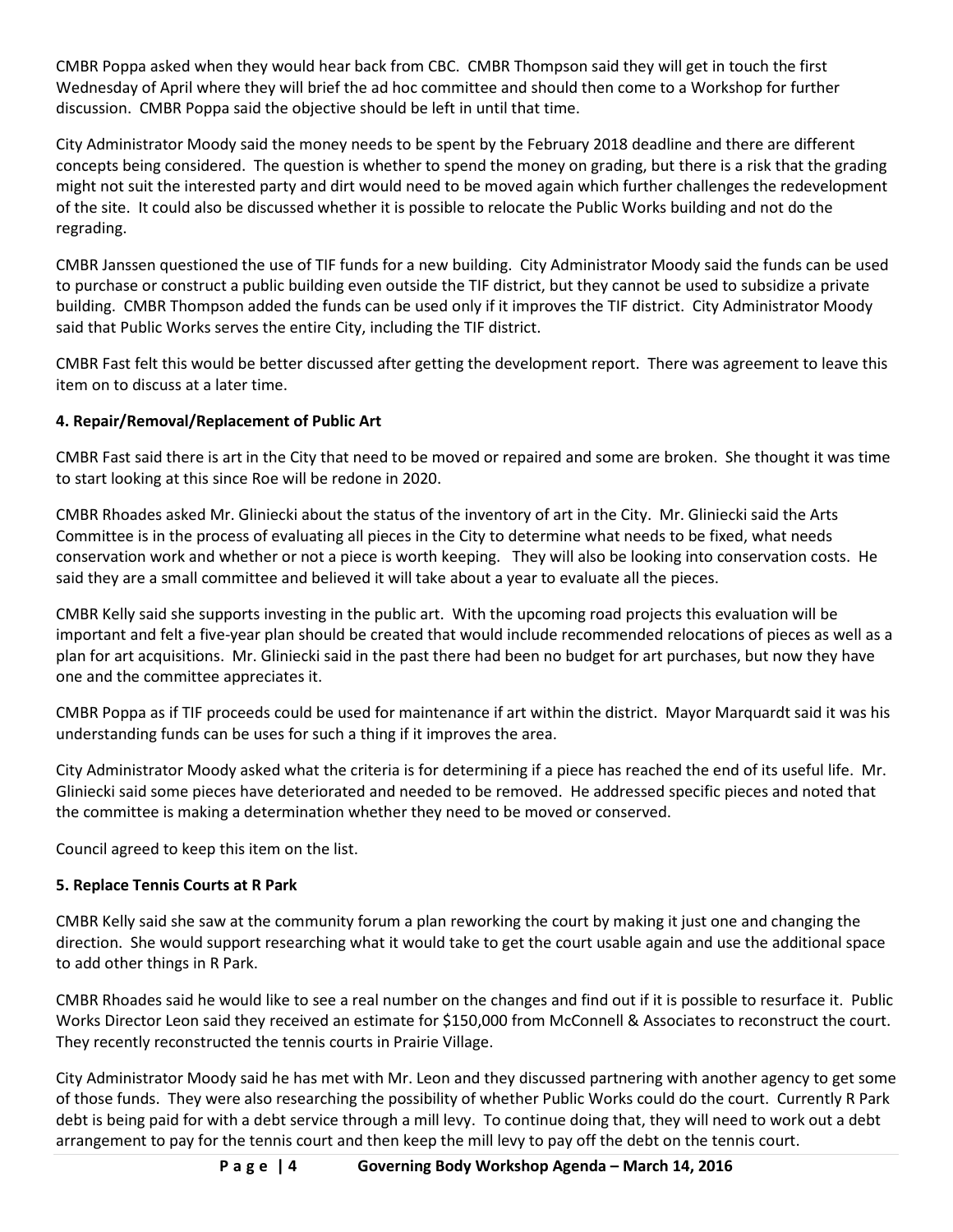The Council agreement to keep this topic for further discussion.

## **6. Stormwater Network Inspection/Condition Rating**

City Administrator Moody said this proposal would inspect all of the stormwater piping which will aid in the development of a plan for pipe replacement. Public Works Director Leon said the cost is estimated at \$35,000 per year for four years. He has spoken with the City of Shawnee and now believes that the cost would be approximately \$20,000 annually.

CMBR Fast asked about the possibility of a multi-city bid on the inspection. Mr. Leon did not know at this time and commented that cities working together on bids is still a relatively new process. CMBR Fast said she would like to hear more.

CMBR Rhoades believed it would it be acceptable to put in \$20,000 and extend it to a five-year plan.

CMBR Fast said the Governing Body Workshop will go into recess until after the Special Call City Council meeting.

(Governing Body Workshop in Recess from 7:25 p.m. to 7:51 p.m.)

CMBR Fast reconvened the meeting.

## **C. Keep Our Community Safe & Secure – for all citizens, businesses, and visitors.**

Police Chief Morris introduced the co-responder pilot program at an earlier Workshop. This is a program currently utilized in Olathe and Overland Park. The desire is to expand it to the northeast section of Johnson County. A mental health official would be embedded with police departments to respond to the scenes of possible mental issues to better evaluate emergency situations and to help people get treatment at a faster rate. The goal is to alleviate some arrests and/or charges being filed on those mental health issues. The programs of this type already in place are getting good reviews and Chief Morris believes this would be of benefit to the City's officers.

#### **2. Provide a Strategy for Reducing Traffic Accidents.**

Police Chief Morris said the targeting the past few years by doing blitz operations has been successful. They have increased their STEP programs and with enhanced traffic safety have won the Gold Award from AAA. The use of speed monitoring has been especially effective in the school zone. He does feel there is always room for improvement.

The Council agreed to move forward with this item.

## **D. Provide Great Customer Service – with professional, timely and friendly staff.**

#### **1. Equip Dump Trucks with Wing Plows and Pre-wet Systems**

Public Works Director Leon would like to add two new retrofitted dump trucks that will help make his team more efficient. He said they are also seeking to remove the 2000 GMC Sonoma from the fleet.

CMBR Rhoades asked for a comparison of currently plowing the City with the existing equipment versus having the side plows and what would that save. Public Works Director Leon said it saves time where currently trucks need to passes to clear one side of a street. With the wing plows, they will complete one side in one pass. This not only saves time, but also resources such as fuel and salt, less time running equipment and manpower. His goal is to make snow removal more efficient.

Public Works Director Leon discussed the training that is required to drive the trucks and also CMBR McNeil's question about green alternatives such as beet juice instead of ice, noting there are issues with that chemical and does not recommend it.

## **2. Update City Website**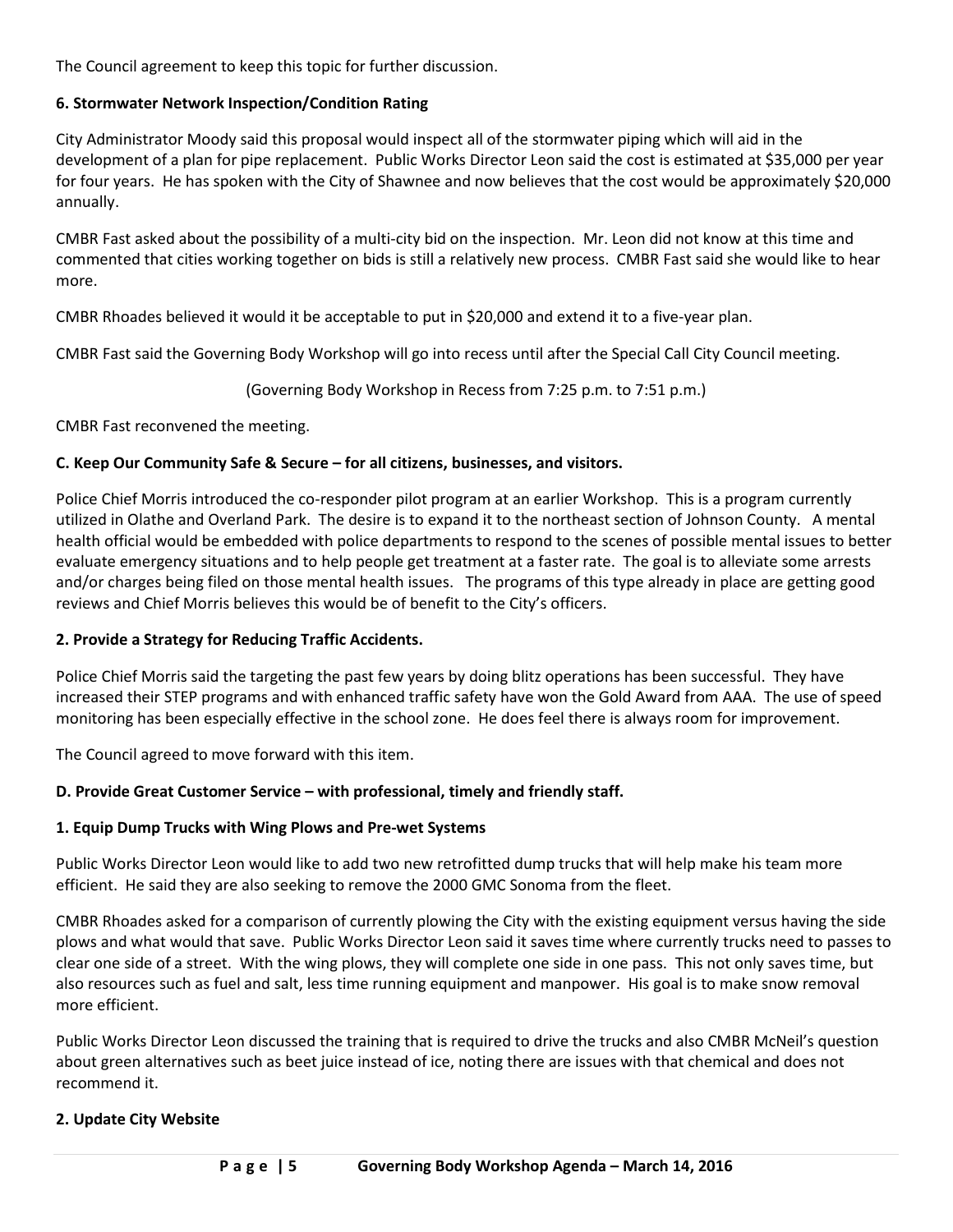City Clerk Bohon said she is researching options for a more user-friendly website as the current one feels a bit dated. She is also looking at the different programs other municipalities are using. City Administrator Moody said they also would like a platform that is easy for staff to modify and manage.

CMBR Kelly said this is a good idea. CMBR Fast would like to see a website that is easier to search.

After a brief discussion the Council agreed to continue with the research before making a financial commitment.

## **3. Purchase Tablets for Neighborhood Services Field Work**

Ms. Jones-Lacy said Neighborhood Services are out in the field performing building inspections and codes enforcement. They write things down and take pictures with their phones and pen and paper notes until they return to the office to enter them into the system.

She said the Council has approved CitizenServe, a cloud-based system that tracks everything and this will provide more capability in terms of reporting and identifying. To fully benefit from the CitizenServe system, it would be helpful for Codes Enforcement Officer and Building Inspector to have electronic connectivity via a tablet or a computer in their car so that they can save time creating reports for rental inspections. This will eliminates duplicate work, thus saving time.

CMBR Fast said this has previously been discussed and there was agreement to move forward.

# **4. Purchase Budget Software**

Ms. Jones-Lacy said staff currently uses Microsoft Excel to do the budgeting which has a lot of opportunities for error since it is a manual system. They would like a system that would allow more capability and less room for error. They also would like a cloud-based system that is more user-friendly an able to do more challenging analyses.

The Council agreed that staff should continue with their research.

# **E. Cultivate a Rewarding Work Environment – where creativity, efficiency and productivity are continuous pursuits.**

# **1. Employee Recognition Program: Outstanding Service Award**

CMBR Poppa said he would like to see a recognition for excellence in service to promote a good work environment for City staff.

The Council briefly discussed a timeline of when to offer awards and what types would be given. They agreed to move this forward and that a program should be developed.

# **2. Consider Paid Time Off or Vacation Accrual Changes for Full Time Employees**

City Administrator Moody said a lot of cities do this and feels the current process should be updated to be more of a motivator in employee retention.

There was a brief discussion of how to incorporate the current program into new structure and the Council agreed to continue with this item to discuss further down the line.

# **F. Encourage investment in our community – whether it be redevelopment, new development or maintenance**

## **1. Update Comprehensive Plan**

CMBR Poppa said the Comprehensive Plan is out of date and at the five-year mark since its last update. He would like to discuss how to update it, determine what needs to be updated, and also adding city initiatives. After his initial review some are items are completely obsolete such as those that relate to the caves development, northeast Johnson Drive & Roe and the Gateway area.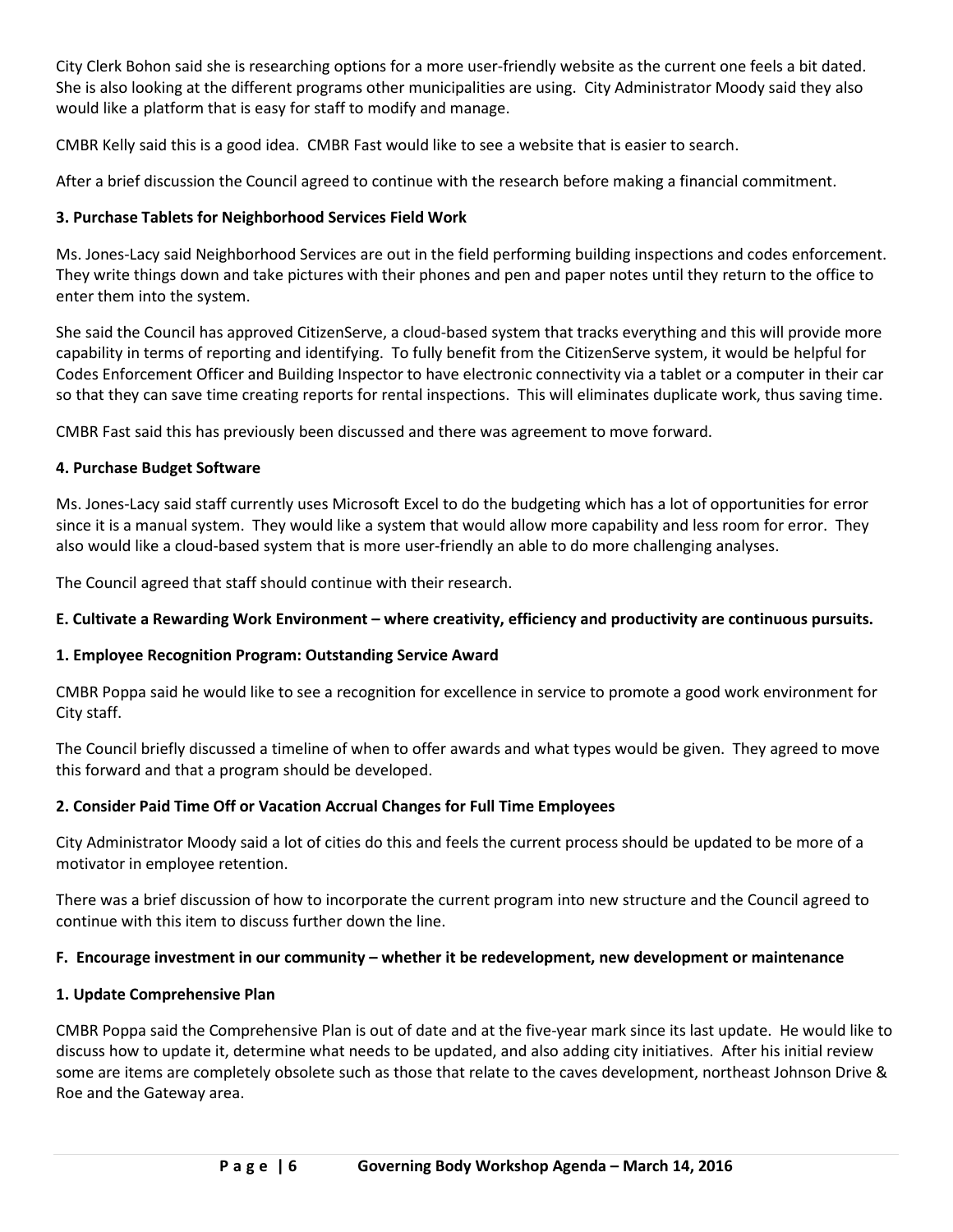Mayor Marquardt asked the City Administrator if there is a recommendation for updating the CIP. City Administrator Moody said it is not uncommon to update every ten years though some do it on a five-year rotation.

CMBR McNeil felt a lot of money is spent to update the plan often, but then nothing is done about it. She added that the bike/walk initiative and completing streets great are great ideas, but Roe continues to be a barrier for the City. She recommended doing a new CIP after the citizen survey.

CMBR Kelly they need to commit to the plan and not let it sit on the shelf collecting dust.

There was a majority agreement to redo the CIP in 2018 after the citizen satisfaction survey.

## **2. Install a Biking/Walking Trail in Nall Park**

CMBR Fast said she, Mayor Marquardt and City Administrator Moody are meeting with the Boulevard Apartments. In the past the apartments have said they would be willing to put some money towards a trail. She added there are some TIF funds available.

The Council decided to keep this on the idea board and will discuss it further in the budget process.

## **G. Work to implement Strategic Plan goals – in concert with the Strategic Plan Advocate Group**

## **1. Invest in Our Citizens Advisory Committees**

CMBR Poppa made a request to add an additional \$1,000 of funding to each of the citizen advisory committees to support their efforts in the maintenance, care and replacement of the City's assets.

CMBR McNeil said when the monies were given to the committees they wanted quarterly financial reports and they have not received those. CMBR Fast said at the next workshop financials will be presented at the meeting.

There was a discussion of which groups should pay for certain events and if those expenses can be shared across committees. After a brief discussion the Council decided to keep this on the list to prioritize later. City Administrator Moody recommended that regular events should have a budget so they can be planned for ahead of time.

## **2. Research Trail Connection Opportunities to Existing Johnson County Trail System**

CMBR Thompson said there is no cost and this item goes with the Nall Park Bike Trail and efforts to connect to other trails. She added the Bike/Walk Group is looking into this.

#### **3. Begin a Wayfinding Sign Program**

City Administrator Moody said these would be directional signs for places of interest within the community, whether they be a school, government office, parks facilities, historical sites, or denoting the downtown area. They would be a way to incorporate the new branding and add noticeability to the logo. The anticipated implementation would be over a two-year period at a cost of \$20,000/year with 16 signs.

CMBR Rhoades said he would like to see examples. CMBR McNeil would like to wait until more projects are completed. CMBR Kelly said this is being looked at by the Bike/Walk committee and also Community for All Ages.

Mayor Marquardt said there is no sign denoting City Hall and the library folks have expressed a desire for one. He felt this would go a long way to promote the City.

The Council agreed to discuss after the branding process is complete.

III. NON-ACTION ITEMS:

IV. ADJOURN